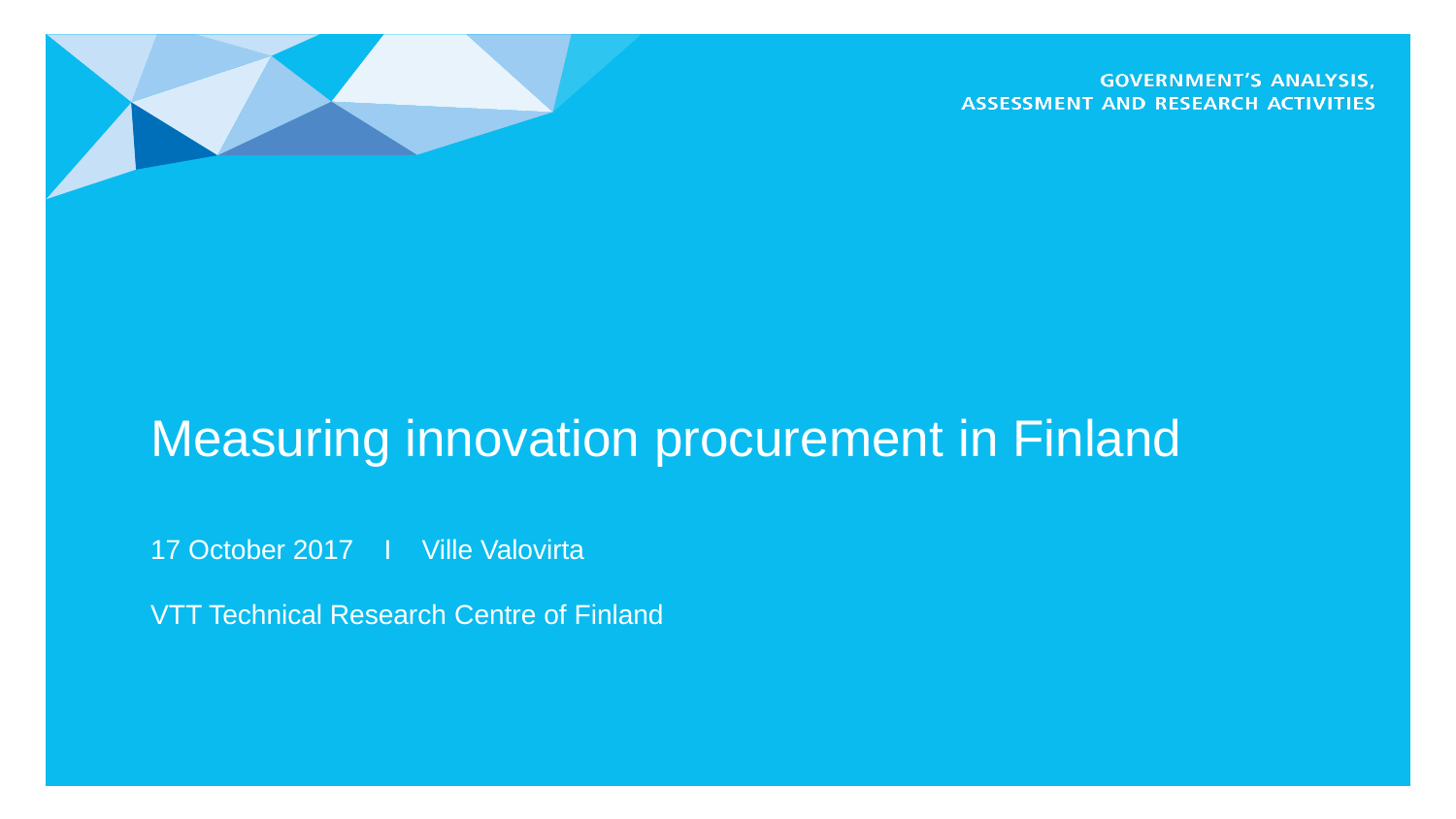

### Innovation procurement policy in Finland (in short)

- Government target: 5 % of all public procurement should be innovative.
- A competence centre for sustainable and innovative procurement will commence operation as of 2018 (funding 6 million Euros).
- Innovation funding agency Tekes provides support funding to public sector organisations for planning of innovative procurements (50 % funding).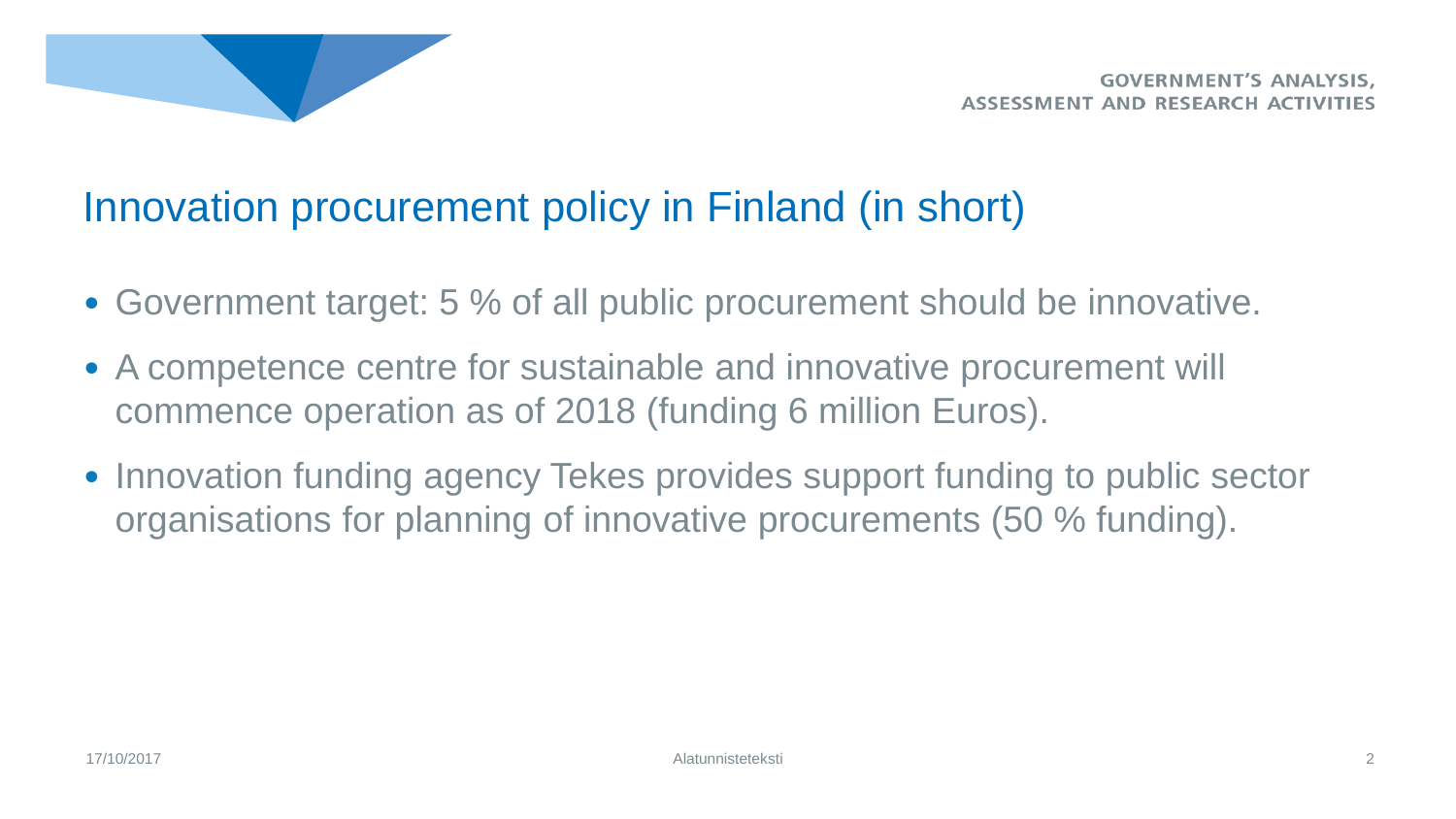#### Innovation procurement – a process view

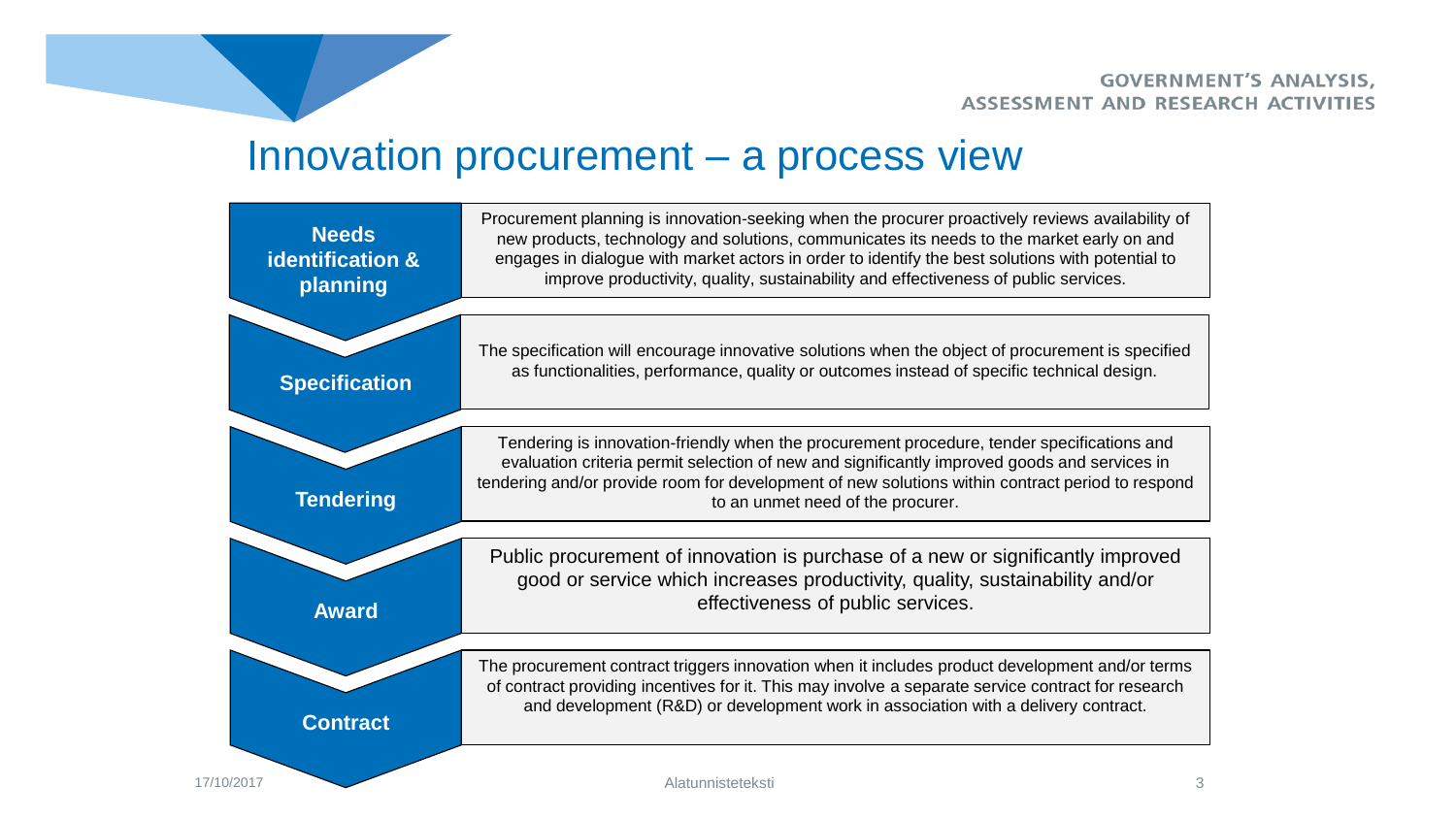### **Indicators**

#### Innovation-friendly procurement practices (process)

| <b>Needs</b><br>identification &<br>planning | • Extensive market analysis studies<br>Early communication of needs: publication of procurement and investment plans<br>Prior information notices (PINs), Requests for information (RIFs)<br>Open market dialogue: public invitations to non-restricted market dialogue events      |
|----------------------------------------------|-------------------------------------------------------------------------------------------------------------------------------------------------------------------------------------------------------------------------------------------------------------------------------------|
| <b>Specification</b>                         | Use of functional and performance-based requirements<br>Use of life cycle costing (LCC) and total cost of ownership (TOC) requirements<br>Use of outcome-based requirements                                                                                                         |
| <b>Tendering</b>                             | Use of innovation-friendly procedures: innovation partnership, negotiated procedure,<br>competitive dialogue, design contest<br>• Submission of alternative bids permitted<br>• Absence of restrictions to SME participation e.g. high threshold value for supplier turnover        |
| <b>Award</b>                                 | Purchase of a new good or service: (a) new to the buyer, (b) new to market, (c) new to world<br>Improvement of public service function as compared to conventional solutions: improvement<br>in (a) productivity, (b) service quality, (c) sustainability, and/or (d) effectiveness |
| <b>Contract</b>                              | R&D contracts focused on new solution development with IPR granted to (or shared with)<br>suppliers<br>Performance reward schemes included in delivery contracts<br>Separate service development and piloting schemes annexed to delivery contracts                                 |
| 17/10/20                                     | Procurement of innovation (output)<br>Alatunnisteteksti                                                                                                                                                                                                                             |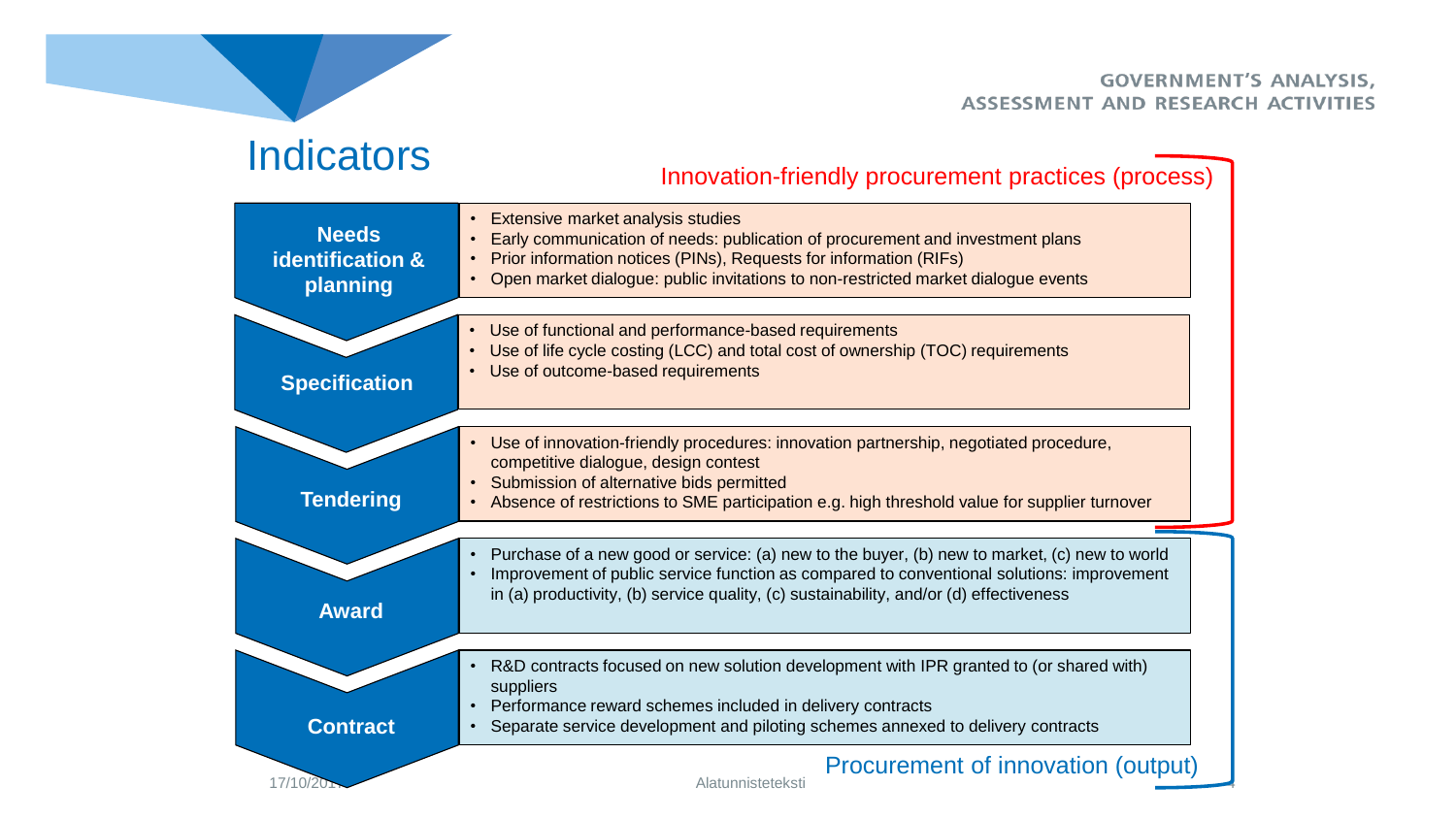

### Proposed measurement scheme

| <b>Object</b>                                                          | <b>Measurement scheme</b>                                                                                                                                                                                      |
|------------------------------------------------------------------------|----------------------------------------------------------------------------------------------------------------------------------------------------------------------------------------------------------------|
| 1. Innovation-friendly<br>procurement process                          | Some indicators for planning and tendering stages are<br>available in tendering data.<br>Identification of innovation-friendly specifications<br>$\bullet$<br>requires content analysis with domain expertise. |
| 2. Procurement of new or<br>improved products and<br>services (output) | Sample based survey approach (due to lack of<br>comprehensive tendering and contract databases)                                                                                                                |
| 3. Impacts on public<br>service improvement                            | Sample based survey approach                                                                                                                                                                                   |
| 4. Impacts on firm<br>innovation and growth                            | Requires separate impact assessments (with large data)                                                                                                                                                         |